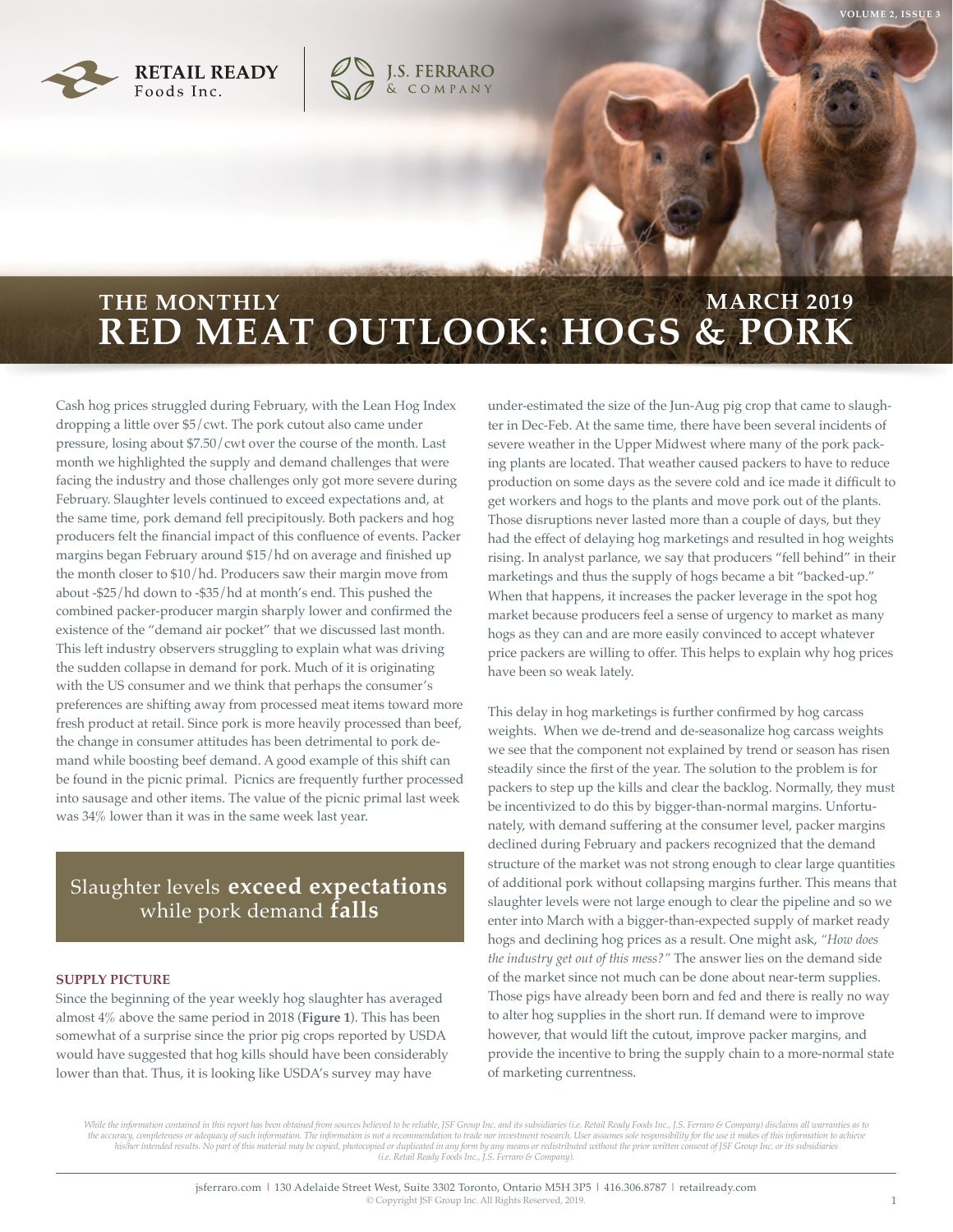

# **RED MEAT OUTLOOK: HOGS & PORK THE MONTHLY EXECUTE AND RESERVE THE MONTHLY**

#### **DEMAND SITUATION**

Last month we talked about the combined packer-producer margin and how it served as a gauge of overall domestic pork demand. That combined margin was solidly negative at the beginning of February and declined further as the month wore on. This provided additional confirmation of a *"demand air pocket"* for pork. Pork demand tends to cycle in a pretty regular pattern. It will get strong for a while until pork prices become rich relative to other proteins and then, as retailers adjust their feature plans, it will trend lower for a while. At some point, pork becomes cheap relative to other proteins and that causes a shift toward pork features and helps demand cycle higher. While the cycle is normal, what is concerning is it appears that, since early 2018, the tops in the demand cycle have been lower than the ones before and the valleys have been deeper. This suggests that over a longer

### Sharp **increase** in US **pork exports** to China amid ASF outbreak

period of time, domestic pork demand has been steadily eroding. We think this is possibly explained by a shift in consumer preferences away from processed meat items, which tends to affect pork more than other animal protein sources. **Figure 2** shows this long-term demand erosion in the context of the combined margin. The dotted black lines indicate a shift in early 2018 from uptrend to downtrend.

The good news is that it appears the current deep cycle is nearing a bottom. The combined packer-producer margin turned slightly higher last week and may be an indication that pork has now gotten cheap enough relative to beef and chicken that it is finally spurring some increased buying interest. That is good news for the entire supply chain and should be a sign that soon both pork and hog prices will get some support. How fast this happens is still an open question, but it does look to be headed in the right direction. However, just because the short-term demand cycle has turned higher that doesn't mean that domestic pork demand is in the clear. From a longer-run perspective, if consumer preferences are shifting away from pork, then the top in this short-term demand cycle will likely be lower than it would have been in years past and the next downturn will likely produce a deeper

valley than what we have recently come through. That should be very concerning for an industry that has greatly expanded its processing capacity in the last few years.

A big reason behind the expansion in pork packing capacity and hog numbers in recent years has been the export market. The US has found it easy to expand its shipments of pork to other countries and the new capacity was designed to fill the needs of the international markets. It is critical that demand from overseas markets grow in the next few years in order to efficiently utilize the added capacity. Unfortunately, macroeconomic data from around the world suggests that many countries outside of the US are experiencing an economic slowdown and that could crimp US pork exports in the coming months. One encouraging development on the export front has been a recent surge in purchases of US pork by China. As China struggles with a growing outbreak of African Swine Fever (ASF) among its vast hog herd, it appears to have turned to the US to source disease-free pork. USDA's weekly export shipments have recently shown a sharp increase in tonnage moving to China, even in spite of the 50% tariffs that have been levied by China on US pork as part of its retaliation for President Trump's imposition of tariffs on Chinese goods. We will need to watch this closely over the next few months. So far, the exports to China have not been enough to offset weak domestic demand and some erosion in exports to other Asian destinations, but there is the potential for a significant positive price impact in the US if China gets more aggressive in sourcing pork from the US as we head into spring and summer.

#### **SUMMARY**

The US pork market continues to be well supplied. Kills have been larger-than-expected, but weather disruptions have caused hog producers to fall behind on their marketings somewhat. Hog and pork supplies should trend seasonally lower into spring, but will remain well above last year's level. There are concerns about the long-run health of domestic US pork demand as it appears that consumer preferences may be shifting away from pork. The shorter-term demand cycle appears to have bottomed and should be improving into March and April. China has recently increased its imports of US pork and that has the potential to be a strong positive influence on US pork pricing if it continues. Price levels in the hog and pork complex are likely to be higher at the beginning of April than they are here at the beginning of March. **Table 1** contains our weekly price forecasts for the major pork primals and cash hogs.

While the information contained in this report has been obtained from sources believed to be reliable, JSF Group Inc. and its subsidiaries (i.e. Retail Ready Foods Inc., J.S. Ferraro & Company) disclaims all warranties as *his/her intended results. No part of this material may be copied, photocopied or duplicated in any form by any means or redistributed without the prior written consent of JSF Group Inc. or its subsidiaries (i.e. Retail Ready Foods Inc., J.S. Ferraro & Company).*